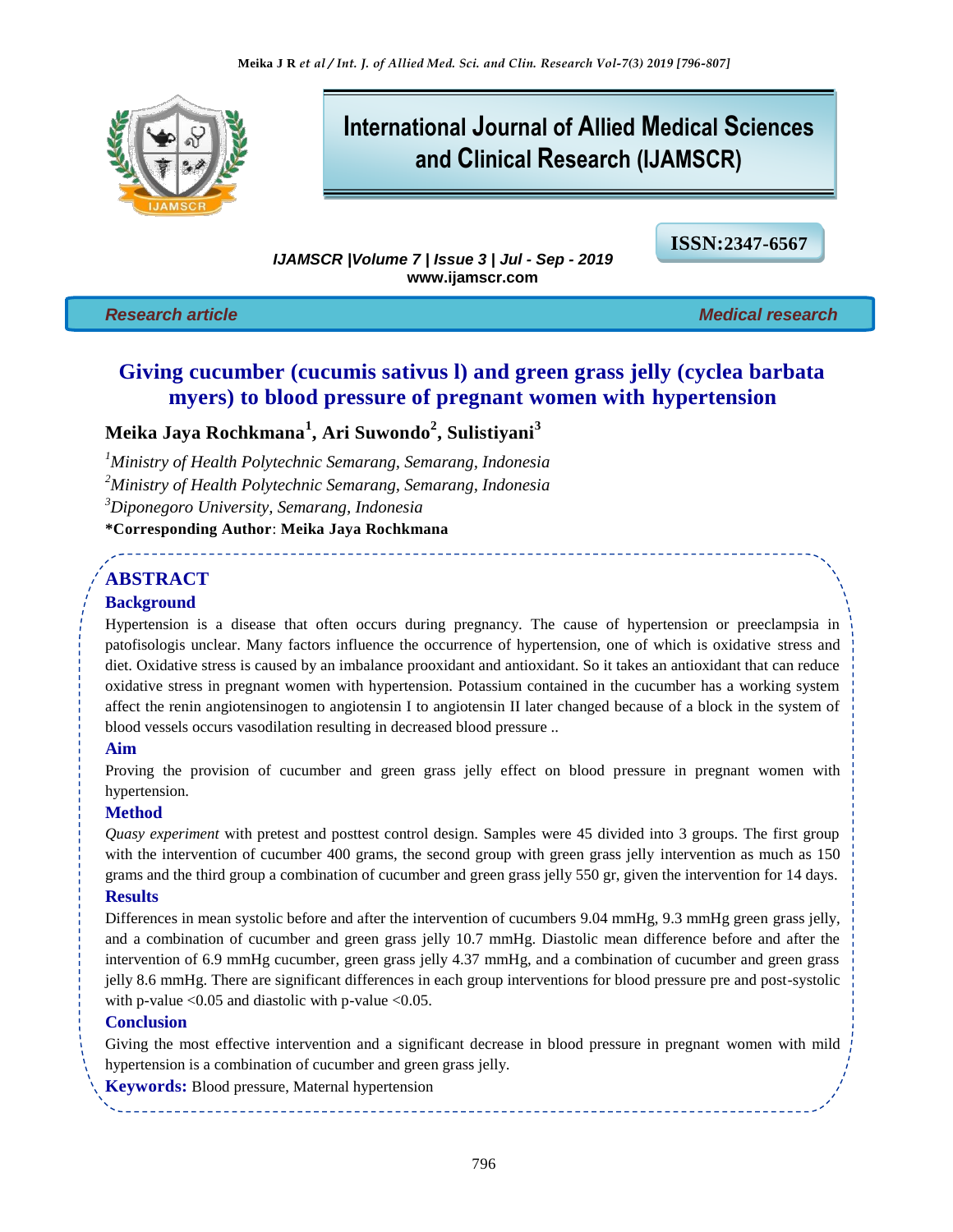# **PRELIMINARY**

Hypertension is a disease that often occurs during pregnancy.(Sarker Shamima Ahmed, Nazma Sultana Begum Most Luthy, Lobaba Sultana Lima and Hosen 2017) Women will experience pregnancy, resulting in pregnancy are prone to hypertension chronic, gestational hypertension, and preeclampsia / eclampsia.(Kattah and Garovic 2014) This will impact the morbidity and mortality for mothers and their babies around the world.(Paarul Prinja Catherine Nelson-Piercy 2018) According to data from the Directorate of Health, Ministry of Health of the Republic of Indonesia (MoH RI), hypertension and pre-eclampsia / eclampsia is still one of the highest causes of maternal death in Indonesia with a percentage of 27.1%. (Indonesia 2018) The cause of hypertension or preeclampsia in patofisologis unclear. Many factors influence the occurrence of hypertension. (El-Sayed 2017) [1-5]

The placenta is believed to play a role as mediator in the center of each hypertension.(Sohlberg et al. 2014) The placenta also plays a role in the development of hypertension in which there is an interruption in the placenta, the invasion of the bad, and abnormal angiogenesis which is the main pathological manifestations.(Yoshida et al. 2018) These events are the result of oxidative stress were found in the placenta hypertension Oxidative stress plays an important role in the pathogenesis of hypertension in pregnancy and can be a path that can lead to tissue damage.(Dsouza et al. 2016) Oxidative stress may stimulate the release of cytokines, antiangiogenic, microparticles and other important molecules in hypertension.(Schoots et al. 2018)Oxidative stress is caused by an imbalance prooxidant and antioxidant. So dibutuh antioxidants that can reduce oxidative stress in pregnant women with hypertension.(Gathiram and Moodley 2016)Green grass jelly contains alkaloids and flavonoids. Where flavonoids can act as an antioxidant and anti-inflammatory.(Santi, the Son, and Wahyuni 2017) [6-10]

Flavonoids are antioxidants that play an active role for anti-hepatotoxic, anti-HIV-1, anti-tumor, anti-inflammatory and can provide maximal vasodilation in blood vessels that help protect the heart. Flavonoids can reduce arterial stiffness makes Reactive Oxygen Species (ROS) decreased thus decreasing fat peroxide, followed by

decreasing oxidative stress, the endothelial function is increased and occurs vasodilation.(Sundar Fitriana, Amalia Leily 2014) [11-15]

Potassium contained in the cucumber has a working system affect the renin angiotensinogen to angiotensin I to angiotensin II later changed because of a block in the system of blood vessels occurs resulting in vasodilatation of blood pressure is lowered.(Ismalia et al. 2016)

Alternatives used in lowering hypertension in pregnant women one of which is the provision of cucumber (Cucumis sativus) and green grass jelly (cylea barbata Miers). (Trejo-Moreno et al. 2018) Cucumber contains potassium and magnesium at 149 mg and 13 mg.(Agatemor, Fred, and Nwodo 2015) Levels of antioxidant flavonoids in green grass jelly is 1867 ug / ml.(Rizki, Jayanti, and Widyaningsih 2015) Potassium and antioxidants such as flavonoids, polyphenols, vitamin C, vitamin A and lutein, which will help to reduce blood pressure and lower (normalize) the heartbeat.(Rani et al. 2014) [16-20]

# **METHOD**

This study uses quasy experiment with pretest and posttest control design. In this group used three intervention groups the first group of pregnant women with hypertension were given a cucumber with a dose of 400 grams for 14 days, the second group of pregnant women with hypertension were given grass jelly green with a dose of 150 grams for 14 days, and a group of three, namely pregnant women with hypertension were given a combination of cucumber and green grass jelly with a dose of 550 grams for 14 days. From this design look average effect of an intervention on the dependent variable by looking at the average reduction in blood pressure in each group were given inervensi cucumber, green grass jelly and a combination of cucumber and green grass jelly. [21-25]

The population in this research were 260 pregnant women who were taken from three health centers, which consisted of 110 pregnant women in the Puskesmas Borobudur, 95 Mungkid pregnant women at health centers, and 55 pregnant women at health centers Muntilan I. The sampling technique in this research is purposive sampling where to take samples based on specified criteria. This study was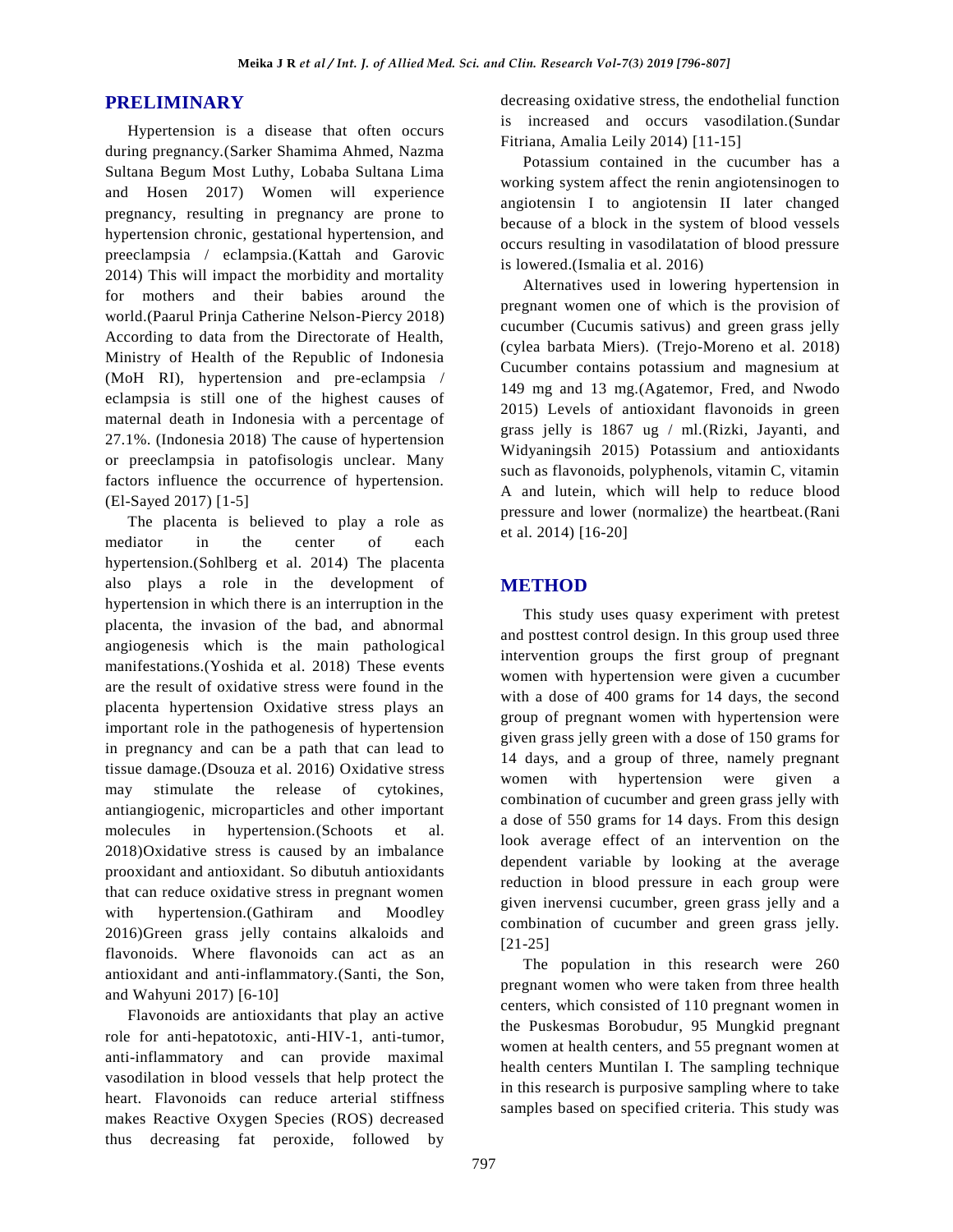taken based on inclusion and exclusion criteria. [26-30]

#### **RESULT**

This study has been listed in Health Research Ethics Committee, Faculty of Medicine UnSoed with Ethica number Approval Ref: 1643 / KEPK / IV / 2019. The research was conducted on April 10 to May 21, 2019 at 3 Puskesmas namely Borobudur health center, health center and health centers Muntilan I Mungkid.

Data collection was conducted by researchers assisted with 5 enumerator that midwives. Total population in 3 health centers which 260 pregnant women, who comprised 110 pregnant women at health centers Borobudur, 95 pregnant women in Mungkid health centers, and 55 pregnant women at health centers I. Muntilan required number of respondents in this study is 45 people, of which 20 obtained Borobudur from health centers, 15 in Puskemas Mungkid, and 10 obtained in Puskesmas Muntilan I. Data collection begins with determining the subject of research based on inclusion criteria obtained 45 pregnant women who met inclusion criteria and provided informed consent.

| <b>Characteristics</b> |                | <b>Intervention</b><br>green grass jelly<br>N<br>N<br>%<br>%<br>$\%$<br>60<br>7<br>10<br>46.7 |                |      |                |      | Homogeneous test p-value |
|------------------------|----------------|-----------------------------------------------------------------------------------------------|----------------|------|----------------|------|--------------------------|
|                        | cucumber       |                                                                                               |                |      | Combination    |      |                          |
| Work                   | N              |                                                                                               |                |      |                |      | 0.087                    |
| <b>IRT</b>             | 9              |                                                                                               |                |      |                | 66.7 |                          |
| employee               | $\overline{4}$ | 27.7                                                                                          | 3              | 20   | 3              | 20   |                          |
| <b>PNS</b>             | 1              | 6.7                                                                                           | 1              | 6.7  | 2              | 13.3 |                          |
| labor                  | ٠              |                                                                                               | $\overline{4}$ | 26.7 |                |      |                          |
| farmer                 | $\mathbf{1}$   | 6.7                                                                                           | $\overline{a}$ |      |                |      |                          |
|                        |                |                                                                                               |                |      |                |      |                          |
| The stress level       |                |                                                                                               |                |      |                |      | 0.185                    |
| Normal                 | 12             | 80                                                                                            | 12             | 80   | 13             | 86.7 |                          |
| Light                  |                |                                                                                               | 2              | 13.3 | 1              | 6.7  |                          |
| moderate               | 3              | 20                                                                                            | 1              | 6.7  | 1              | 6.7  |                          |
| Weight                 |                |                                                                                               |                |      |                |      |                          |
| Very heavy             |                |                                                                                               |                |      |                |      |                          |
|                        |                |                                                                                               |                |      |                |      |                          |
| <b>Activity</b>        |                |                                                                                               |                |      |                |      | .202                     |
| Light                  | 8              | 53.3                                                                                          | 8              | 53.3 | 9              | 60   |                          |
| moderate               | 4              | 26.7                                                                                          | 2              | 13.3 | 4              | 26.7 |                          |
| Weight                 | 3              | 20                                                                                            | 5              | 33.3 | $\overline{2}$ | 13.3 |                          |

Based on Table 3.1 characteristics of respondents based on employment, stress and activity levels have homogeneity test p-value>

> Day 6 Day 7

0.05, which means that the characteristics of respondents worth homogeneous or similar nature

> 3.739 3,739

| <b>Cucumber group</b> | mean   | value min | max value | - SD  |
|-----------------------|--------|-----------|-----------|-------|
| systolic              |        |           |           |       |
| Day 1                 | 140.4  | 134       | 144       | 2,640 |
| Day 2                 | 138.53 | 130       | 144       | 2.875 |
| Day 3                 | 138.67 | 130       | 144       | 2.895 |
| Day 4                 | 138.4  | 128       | 144       | 3.312 |
| Day 5                 | 138.13 | 126       | 144       | 3.739 |

138.13 138.13

| Table 3.2 systolic and diastolic blood pressure by intervening cucumber |  |  |  |  |
|-------------------------------------------------------------------------|--|--|--|--|
|-------------------------------------------------------------------------|--|--|--|--|

126 126 144 144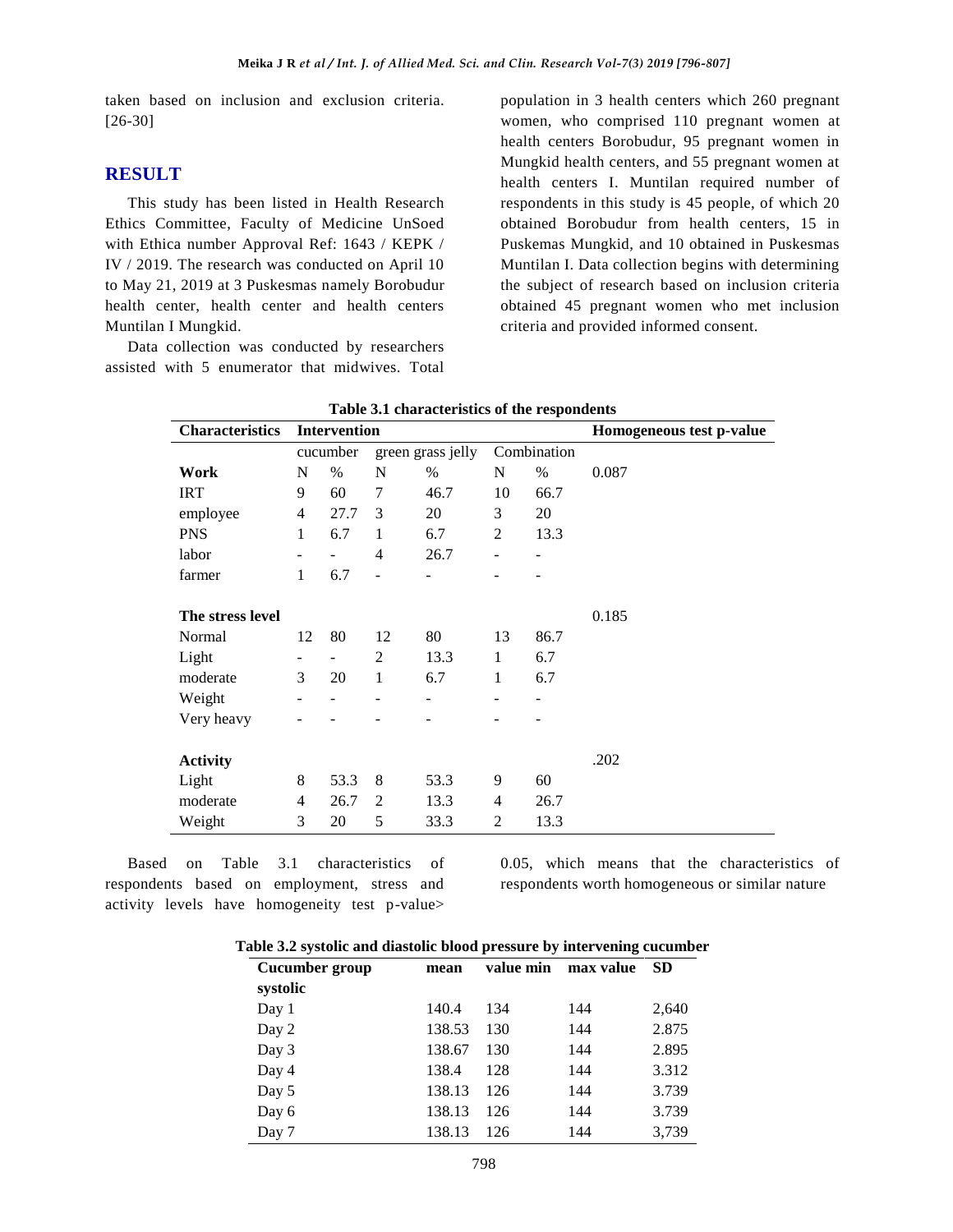| Day 8                  | 137.73 | 130 | 140 | 2,712 |
|------------------------|--------|-----|-----|-------|
| Day 9                  | 137.6  | 130 | 140 | 2,849 |
| Day 10                 | 134.67 | 130 | 138 | 2.992 |
| Day 11                 | 133.53 | 128 | 139 | 3.907 |
| Day 12                 | 131.33 | 126 | 138 | 3,177 |
| Day 13                 | 129.73 | 124 | 138 | 3,105 |
| Day 14                 | 130    | 122 | 134 | 3,024 |
| The average difference | 10.4   |     |     |       |
| diastolic              |        |     |     |       |
| Day 1                  | 90.8   | 88  | 94  | 1,821 |
| Day 2                  | 89.73  | 86  | 94  | 1,981 |
| Day 3                  | 89.87  | 86  | 94  | 2,066 |
| Day 4                  | 89.73  | 86  | 94  | 1,981 |
| Day 5                  | 89.73  | 86  | 94  | 1,981 |
| Day 6                  | 89.73  | 86  | 94  | 1,981 |
| Day 7                  | 89.73  | 86  | 94  | 1,981 |
| Day 8                  | 88.4   | 80  | 92  | 3.043 |
| Day 9                  | 89.07  | 86  | 94  | 2,374 |
| Day 10                 | 89.07  | 86  | 90  | 1,486 |
| Day 11                 | 88.8   | 86  | 92  | 1,821 |
| Day 12                 | 88.67  | 86  | 90  | 1.633 |
| Day 13                 | 87.73  | 84  | 90  | 2,120 |
| Day 14                 | 85.6   | 80  | 88  | 1,882 |
| The average difference | 5.2    |     |     |       |

**Meika J R** *et al / Int. J. of Allied Med. Sci. and Clin. Research Vol-7(3) 2019 [796-807]*

From table 3.2 above explains that of all the measurements of systolic and diastolic blood pressure in the intervention group showed a decrease cucumbers. For the average differences in systolic blood pressure decreased by 10.4 mmHg and for diastolic decreased by 5.2 mmHg.

| Cucumber group         | mean   | value min | max value | <b>SD</b> |
|------------------------|--------|-----------|-----------|-----------|
| systolic               |        |           |           |           |
| Day 1                  | 140.67 | 134       | 144       | 2.582     |
| Day 2                  | 140.67 | 134       | 144       | 2.582     |
| Day 3                  | 139.87 | 132       | 144       | 2,560     |
| Day 4                  | 139.07 | 134       | 144       | 2,251     |
| Day 5                  | 139.07 | 134       | 144       | 2,251     |
| Day 6                  | 139.07 | 134       | 144       | 2,251     |
| Day 7                  | 138.8  | 132       | 144       | 3.448     |
| Day 8                  | 138.73 | 130       | 144       | 3.788     |
| Day 9                  | 137.93 | 130       | 142       | 3.595     |
| Day 10                 | 133.73 | 130       | 140       | 3,990     |
| Day 11                 | 132.67 | 130       | 140       | 3,177     |
| Day 12                 | 132.67 | 130       | 140       | 3,177     |
| Day 13                 | 131.33 | 124       | 138       | 3,177     |
| Day 14                 | 129.47 | 122       | 134       | 3,519     |
| The average difference | 11.2   |           |           |           |
|                        |        |           |           |           |
| diastolic              |        |           |           |           |
| Day 1                  |        |           |           |           |
| Day 2                  | 91.2   | 90        | 94        | 1.656     |

**Table 3.3 systolic and diastolic blood pressure by green grass jelly intervention**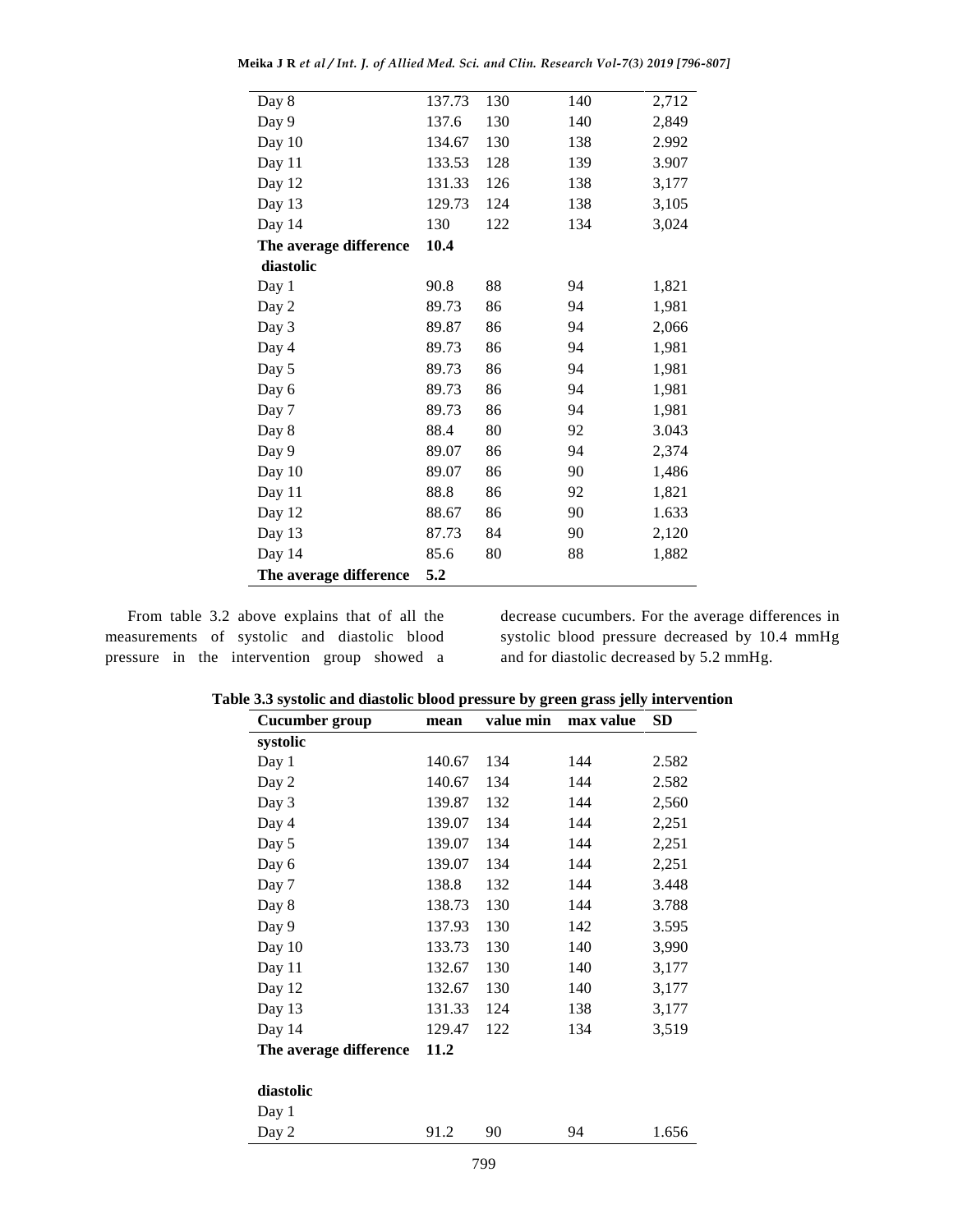| Day 3                  | 90.53 | 88 | 94 | 1,767 |
|------------------------|-------|----|----|-------|
| Day 4                  | 90.53 | 88 | 94 | 1,767 |
| Day 5                  | 90.13 | 88 | 94 | 1,598 |
| Day 6                  | 90.13 | 84 | 94 | 2,446 |
| Day 7                  | 90    | 86 | 94 | 1,852 |
| Day 8                  | 90.53 | 88 | 94 | 1,767 |
| Day 9                  | 90.27 | 88 | 94 | 1,831 |
| Day 10                 | 90.27 | 88 | 94 | 1,668 |
| Day 11                 | 90.27 | 88 | 94 | 1,668 |
| Day 12                 | 90    | 88 | 94 | 1.512 |
| Day 13                 | 89.87 | 88 | 94 | 1,598 |
| Day 14                 | 89.6  | 86 | 92 | 1,549 |
| The average difference | 88.93 | 84 | 92 | 1,981 |
|                        | 2,27  |    |    |       |

**Meika J R** *et al / Int. J. of Allied Med. Sci. and Clin. Research Vol-7(3) 2019 [796-807]*

From table 3.3 above explains that of all the measurements of systolic and diastolic blood pressure in the intervention group showed a decrease of green grass jelly. For the average differences in systolic blood pressure decreased by 11.2 mmHg and for diastolic decreased by 2.27 mm Hg.

| Table 3.4 systolic and diastolic blood pressure by intervening combination |  |  |  |
|----------------------------------------------------------------------------|--|--|--|
|----------------------------------------------------------------------------|--|--|--|

| Cucumber group         | mean   | value min | max value | <b>SD</b> |
|------------------------|--------|-----------|-----------|-----------|
| systolic               |        |           |           |           |
| Day 1                  | 140.13 | 138       | 142       | 1,187     |
| Day 2                  | 138    | 130       | 140       | 3,464     |
| Day 3                  | 138    | 130       | 140       | 4.033     |
| Day 4                  | 137.87 | 128       | 142       | 4.033     |
| Day 5                  | 137.83 | 128       | 142       | 3.595     |
| Day 6                  | 137.93 | 130       | 142       | 3,266     |
| Day 7                  | 137.93 | 130       | 140       | 3,266     |
| Day 8                  | 135.47 | 130       | 138       | 2,774     |
| Day 9                  | 134    | 130       | 138       | 3,207     |
| Day 10                 | 132.27 | 128       | 138       | 3.195     |
| Day 11                 | 129.73 | 126       | 134       | 2,120     |
| Day 12                 | 129.2  | 126       | 134       | 2,366     |
| Day 13                 | 127.6  | 124       | 134       | 3.312     |
| Day 14                 | 122.93 | 120       | 128       | 2,712     |
| The average difference | 17.07  |           |           |           |
|                        |        |           |           |           |
| diastolic              |        |           |           |           |
| Day 1                  |        |           |           |           |
| Day 2                  | 90.67  | 90        | 94        | 1,447     |
| Day 3                  | 90.4   | 90        | 94        | 1,121     |
| Day 4                  | 90.27  | 88        | 94        | 1,280     |
| Day 5                  | 89.87  | 88        | 92        | 0.915     |
| Day 6                  | 90     | 88        | 94        | 1.309     |
| Day 7                  | 89.33  | 86        | 90        | 1,234     |
| Day 8                  | 89.07  | 84        | 94        | 2,374     |
| Day 9                  | 88.53  | 82        | 94        | 2.973     |
| Day 10                 | 88     | 82        | 94        | 3.546     |
| Day 11                 | 87.73  | 80        | 94        | 3,990     |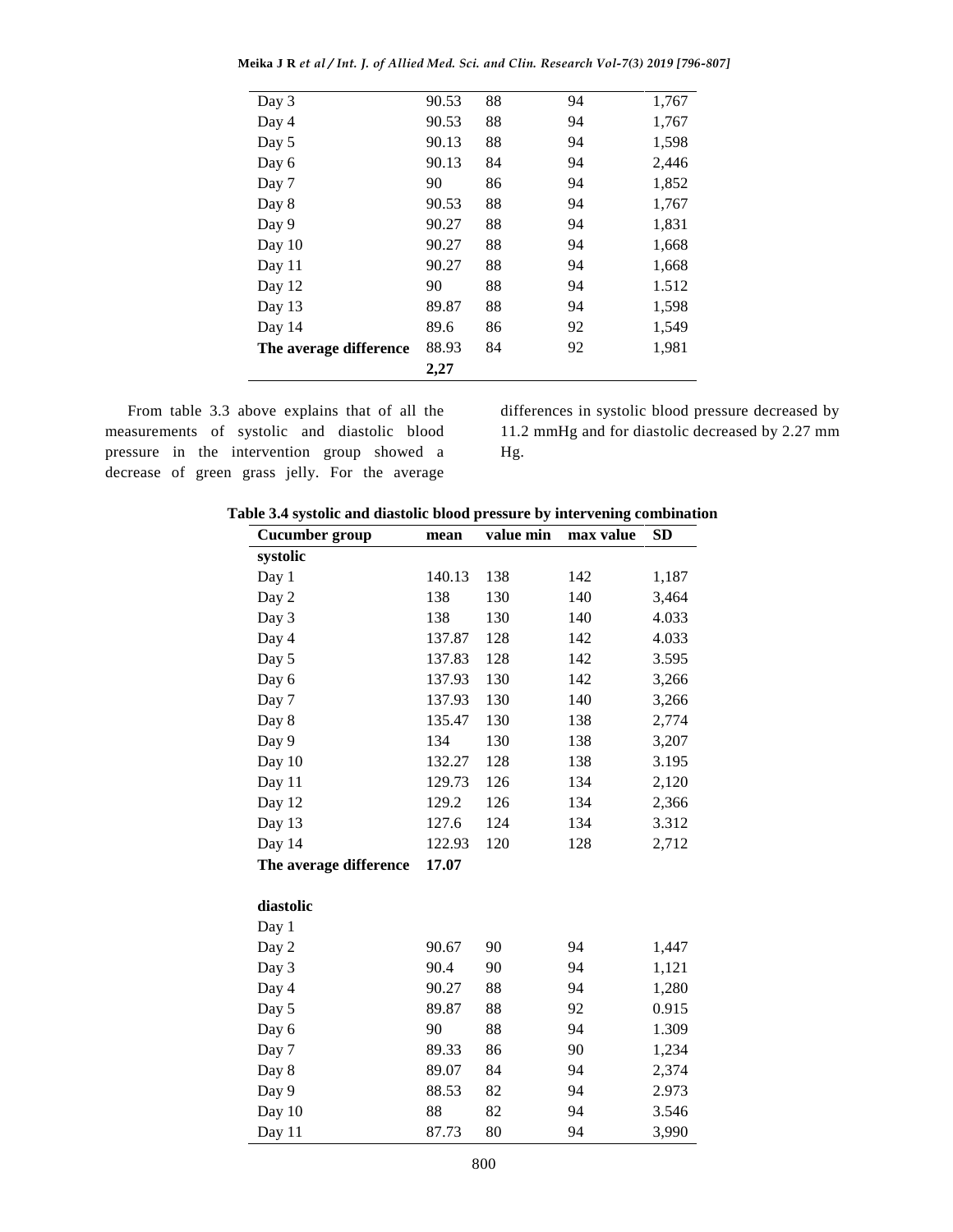**Meika J R** *et al / Int. J. of Allied Med. Sci. and Clin. Research Vol-7(3) 2019 [796-807]*

| Day 12                 | 86.4  | 78 | 92 | 5,138 |
|------------------------|-------|----|----|-------|
| Day 13                 | 85.6  | 78 | 92 | 4,733 |
| Day 14                 | 85.6  | 80 | 88 | 1,882 |
| The average difference | 80.4  | 70 | 90 | 5.193 |
|                        | 10.27 |    |    |       |
|                        |       |    |    |       |

From table 3.4 above explains that of all the measurements of systolic and diastolic blood pressure in group intervention combined with cucumber and green grass jelly showed a decrease.

For the average differences in systolic blood pressure decreased by 17.2 mmHg and for diastolic decreased by 10.27 mmHg.

| Table 3.5 Differences in mean systolic blood pressure values every day in each intervention group |  |  |
|---------------------------------------------------------------------------------------------------|--|--|
|                                                                                                   |  |  |

| systolic | cucumber group     |       |        | Group of green grass<br>jelly |       |        | <b>Cucumber groups and</b><br>grass jelly |       |        |
|----------|--------------------|-------|--------|-------------------------------|-------|--------|-------------------------------------------|-------|--------|
|          | mean<br>difference | $P^*$ | $P$ ** | mean<br>difference            | $P^*$ | $P$ ** | mean difference                           | $P^*$ | $P$ ** |
| Day 1    | 11.47              | 0,00  | 1,000  | 11.47                         | 0,00  | 1,000  | 12.00                                     | 0,00  | 1,000  |
| Day 2    | 9.87               |       | .090   | 11.47                         |       | 1,000  | 10.70                                     |       | 0.068  |
| Day 3    | 10,13              |       | 0.087  | 11.07                         |       | 0.063  | 10.70                                     |       | 0.068  |
| Day 4    | 9.57               |       | 0.065  | 8.83                          |       | 0.055  | 10.33                                     |       | 0.065  |
| Day 5    | 9.07               |       | 0.057  | 8.83                          |       | 0.055  | 10.33                                     |       | 0.065  |
| Day 6    | 9.07               |       | 0.057  | 8.83                          |       | 0.055  | 10.17                                     |       | 0,032  |
| Day 7    | 9.07               |       | 0.057  | 8,77                          |       | 0,071  | 9.70                                      |       | 0,011  |
| Day 8    | 9.53               |       | 0,049  | 8.67                          |       | 0.083  | 7.70                                      |       | 0,001  |
| Day 9    | 9.47               |       | 0,042  | 7.73                          |       | 0,036  | 6.73                                      |       | 0,001  |
| Day 10   | 5.43               |       | 0,002  | 4.87                          |       | 0,001  | 5.80                                      |       | 0,001  |
| Day 11   | 4.63               |       | 0,002  | 4.53                          |       | 0,001  | 3.97                                      |       | 0,001  |
| Day 12   | 2.70               |       | 0,001  | 4.53                          |       | 0,001  | 3.27                                      |       | 0,001  |
| Day 13   | 2.57               |       | 0,001  | 3.23                          |       | 0,001  | 2.30                                      |       | 0,001  |
| Day 14   | 2.43               |       | 0,001  | 2.17                          |       | 0,001  | 1.30                                      |       | 0,001  |
| Δ        | 9.04               |       |        | 9.3                           |       |        | 10.7                                      |       |        |

 $\Delta$  = The difference from the mean pre-post differences between each intervention group

 $P^*$  = Test Friedman

 $P^{**}$  = Post Hoc Test Wilcoxon

| Table 3.6 The difference in the value of systolic and diastolic blood pressure before and after the intervention |
|------------------------------------------------------------------------------------------------------------------|
| in oogh group                                                                                                    |

| III CALII EI UUD   |                                     |                                      |  |  |  |  |  |
|--------------------|-------------------------------------|--------------------------------------|--|--|--|--|--|
| Group              | Before and after the systolic blood | Before and after the diastolic blood |  |  |  |  |  |
|                    | pressure (p-value)                  | pressure (p-value)                   |  |  |  |  |  |
| Mentiimun          | 0.001                               | 0,001                                |  |  |  |  |  |
| green grass jelly  | 0.001                               | 0.007                                |  |  |  |  |  |
| Cucumber and green | 0.001                               | 0,001                                |  |  |  |  |  |
| grass jelly        |                                     |                                      |  |  |  |  |  |

In table 3.6 above using the Wilcoxon test to determine differences in the average value of systolic and diastolic blood pressure in each group. The results showed that p-value  $< 0.05$ , then there is

a difference between before and after the respective groups both systolic and diastolic pressures were no significant changes.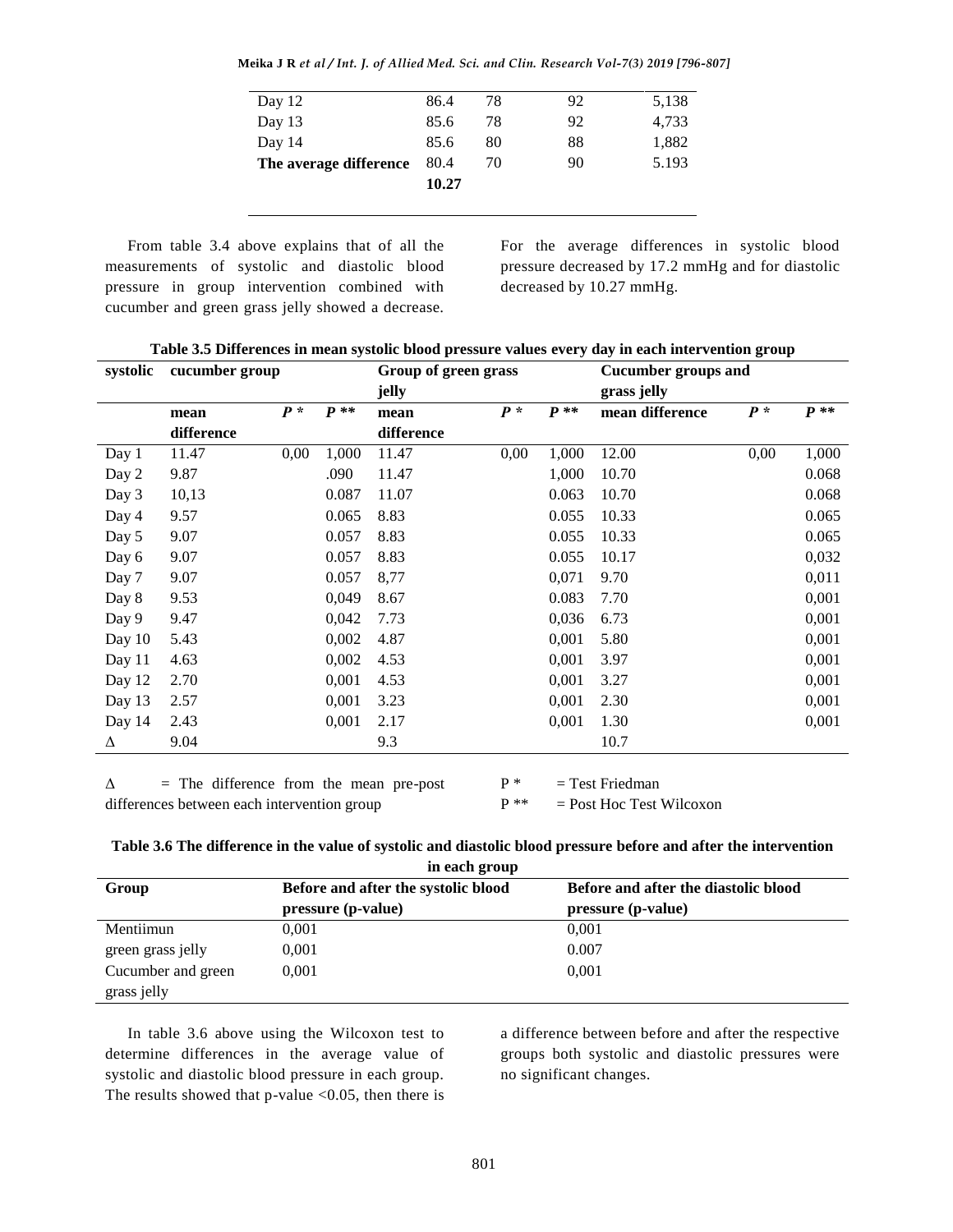| Group                             | systolic |       |          |       | diastolic |       |          |       |
|-----------------------------------|----------|-------|----------|-------|-----------|-------|----------|-------|
|                                   | mean     | $P^*$ | mean     | $P^*$ | mean      | $P^*$ | mean     | $P^*$ |
|                                   | pretest  |       | posttest |       | pretest   |       | posttest |       |
| cucumber                          | 23.37    | 0,862 | 30.30    | 0,000 | 22.03     | 0.537 | 21.80    | 0,000 |
| green grass jelly                 | 22.33    |       | 28.93    |       | 25,50     |       | 34.97    |       |
| Cucumber and green<br>grass jelly | 22.39    |       | 9.77     |       | 21.47     |       | 12.23    |       |
|                                   |          |       |          |       |           |       |          |       |

| Table 3.7 The difference in the value of systolic and diastolic blood pressure between pretest and posttest |
|-------------------------------------------------------------------------------------------------------------|
| intervention group                                                                                          |

From table 3.7 above the known value of Sig> 0.05 at pretest to all intervention groups both systolic and diastolic blood pressure means there is no real influence among interventions for pretest done before the administration of any intervention. At posttest value Sig <0.05 for all intervention groups both systolic and diastolic blood pressure means there is a real effect between interventions.

#### **DISCUSSION**

## **Changes in Systolic and Diastolic Blood Pressure Pregnant Women with Mild Hypertension Intervention Provided Cucumber**

Systolic blood pressure showed a decrease from the first day mean value of 140.40 mmHg intervention into the category of mild hypertension, experienced a mean decrease in systolic blood pressure each day until the last day of the intervention the mean value of 130 mmHg. In line with diastolic blood pressure also showed a decrease from the first day mean value of 90.80 mmHg interventions included in mild hypertension, experienced a mean decrease in diastolic blood pressure each day until the last day of the intervention the mean value of 85.60 mmHg were categorized as normal.

The results of the analysis of the difference of systolic and diastolic blood pressure before and after the intervention in the intervention group cucumber using non-parametric test friedman for systolic blood pressure with a p-value  $0.000 \le 0.05$ . As for diastolic blood pressure with a p-value 0.000 <0.05. Based on these data revealed that no significant difference value of systolic and diastolic blood pressure before and after the intervention in the intervention group cucumber with a mean decrease of 9.04 mmHg in systolic and diastolic by

6.9 mmHg. In further tests are post hoc Wilcoxon value <0.05 on day 8 to drop in systolic blood pressure, while there is a decrease in diastolic blood pressure values <0.05 at day 8.

The results of the data analysis for each intervention group using the Wilcoxon test was no difference in systolic blood pressure values and cucumber diastolik.Pada intervention group that is to pretest and posttest systolic value of 0.001 <0.05. As for the pretest and posttest diastolic value of  $0.001$  <0.05. Both showed no differences between the mean before and after the intervention both systolic and diastolic blood pressure.

Hypertension in pregnancy is a situation where an increase in systolic blood pressure of> 140 mmHg and diastolic> 30 mmHg which took place at the time of pregnancy or gestation> 20 weeks. From a normative blood pressure will rise at 30 mmHg systolic and diastolic blood pressure by 15 mmHg above normal blood pressure.(Brown et al. 2018)Cucumber inside the functions contained potassium lowers blood pressure by reducing sodium in the urine and water by means of a diuretic. Potassium inhibits renin release thereby increasing the excretion of sodium and water. Renin operates in the blood in a way to catalyze the decomposition of angiotensin be angiotensinI. AngiotensinI change shape ie angiotensin II with the help of Angiotensin Converting Enzyme (ACE). Retention of sodium and water to be lower in the presence of potassium, making the decrease in plasma volume, cardiac output, peripheral pressure and blood pressure. (Widiasari 2018)' (Maya 2013)

The results of the analysis of blood pressure obtained is supported by research conducted by Aisyiyah and Enny Probosari 2014 that there are differences between the mean blood pressure values sisitolik and diastolic before and after the intervention of respondents who awarded cucumber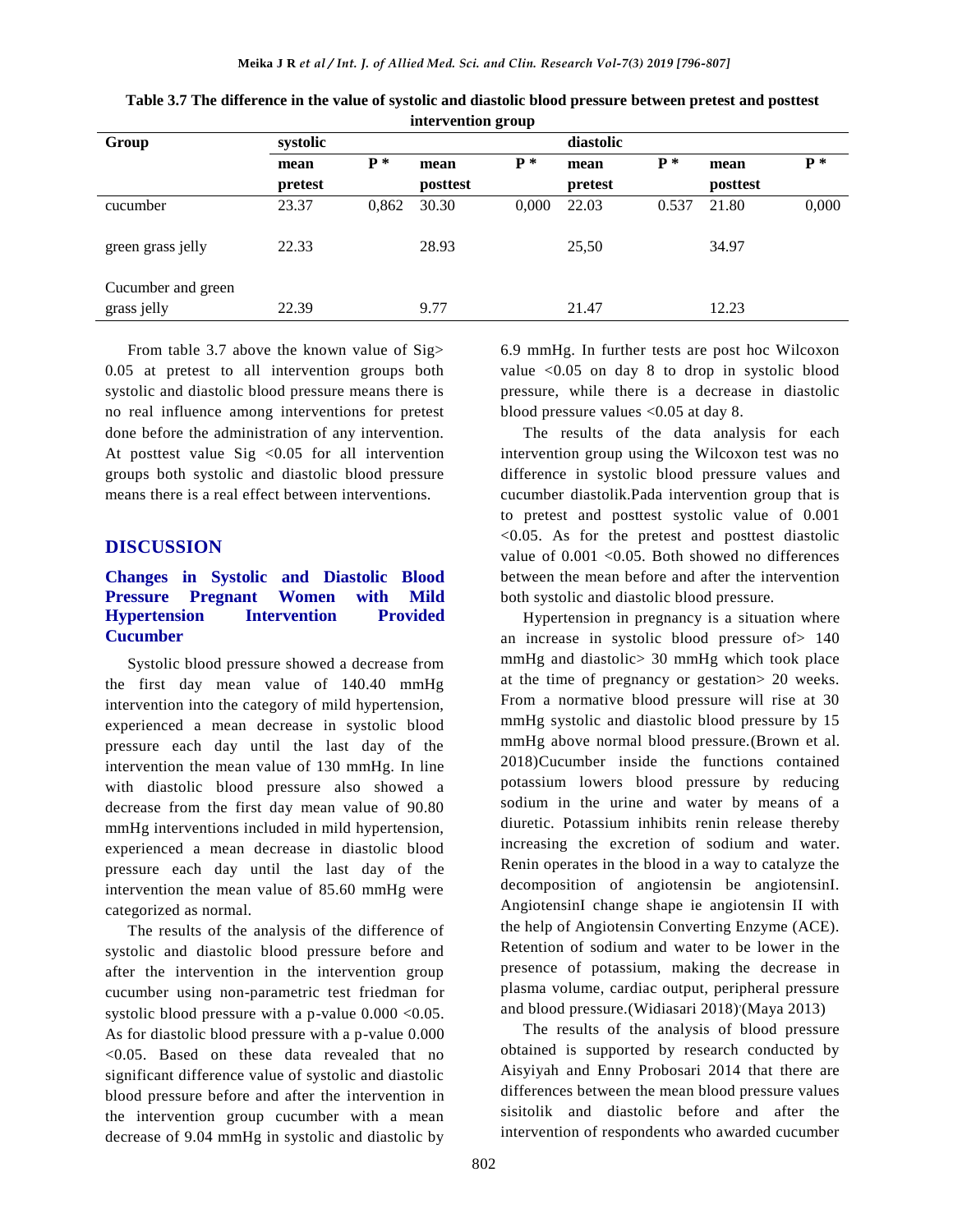juice with a mean systolic before the intervention amounted to 161 mmHg and decreased by 16 mmHg so that after the intervention to 145. It is equally the case in diastolic blood pressure by a mean 92.67 mm Hg before the intervention had decreased by 6.67 mm Hg to 86 mm Hg to become. The results of the analysis Paired t-test systolic values obtained for p-value  $0.000 < 0.05$  and diastolic blood pressure  $0.002$  p-value  $< 0.05$  means there is a significant difference value of systolic and diastolic blood pressure before and after the intervention of cucumber juice.(Aisyiyah 2014)

# **Changes in Systolic and Diastolic Blood Pressure Pregnant Women with Mild Hypertension Intervention Given Green Cincau**

Systolic blood pressure showed a decrease from the first day mean value of 140.47 mmHg intervention into the category of mild hypertension, experienced a mean decrease in systolic blood pressure each day until the last day mean value of 129.47 mmHg interventions that fall into the normal category. In line with diastolic blood pressure also showed a decrease from the first day mean value of 91.20 mmHg interventions included in mild hypertension, experienced a mean decrease in diastolic blood pressure each day until the last day of the intervention the mean value of 88.93 mmHg were categorized as normal.

The results of the analysis of the difference of systolic and diastolic blood pressure before and after the intervention in the intervention group green grass jelly using non-parametric test friedman for systolic blood pressure with a p-value  $0.000 \le 0.05$ . As for diastolic blood pressure with a p-value 0.000 <0.05. Based on these data revealed that no significant difference value of systolic and diastolic blood pressure before and after the intervention in the intervention group green grass jelly with a mean decrease of 9.3 mm Hg systolic and 4.37 mmHg diastolic.

The results of the data analysis for each intervention group using the Wilcoxon test was no difference in the value of systolic and diastolic blood pressure. In the intervention group, namely green grass jelly for pretest and posttest systolic value of  $0.001 \leq 0.05$ . As for the pretest and posttest diastolic value of  $0.007$  <  $0.05$ . Both showed no differences between the mean on green grass jelly group before and after intervention both systolic and diastolic blood pressure.

The main chemical constituents in leaves of green grass jelly is a protein, fat, fiber, carbohydrates, chlorophyll.(Santoso 2017) Meanwhile, the active compounds contained are saponins, polyphenols, glycosides, flavonoids, triternoid, vitamin A and vitamin B.(Kusmardiyani, Insanu, and Asyhar 2014) Flavonoids are antioxidants that has the potential to prevent the formation of free radicals.(Widiasari 2018)Free radicals are naturally in the body of pregnant women with hypertension. The emergence of free radicals in the body's defense mechanisms offset by an endogenous system that produces substances that effect as anti-free radicals are called antioxidants. Mechanism of action of flavonoids antioksdian on the establishment of a defense mechanism Reactive oxygen species (ROS), both inhibition of enzymes or binding trace element associated with the formation of free radicals, detect Reactive Oxygen Species (ROS) as well as increase the antioxidant defenses of regulation or protection. However, at the level of Reactive Oxygen Species (ROS) increased in the body exceeds the antioxidant defense system naturally produced in the body, it will happen oxidative stress. Oxidative stress cause increased fat peroxide then occurs lipid peroxidation.(Bhale and Mahat 2013)

In this study, according to the results of Sundari Fitriany et all in 2014. They conduct research to be divided into five groups: one control group and four treatment groups. Formula A diintervensikan to P1 (frequency of consumption of each day) and P2 (frequency of consumption of two days). Formula B diintervensikan as Formula A to the group P3 and P4. The results showed that the P1 significantly decreased systolic blood pressure by an average decrease of 20-25 mm Hg ( $p < 0.05$ ). P1 and P3 group proved significantly decreased diastolic blood pressure by an average decrease of 14-15 mm Hg after two weeks of treatment (p <0.05).(Sundar Fitriana, Amalia Leily 2014)

# **Changes in Systolic and Diastolic Blood Pressure Pregnant Women with Mild Hypertension Intervention Provided combination Cincau Cucumber and Green**

Systolic blood pressure showed a decrease from the first day mean value of 140.13 mmHg intervention into the category of mild hypertension, experienced a mean decrease in systolic blood pressure each day until the last day mean value of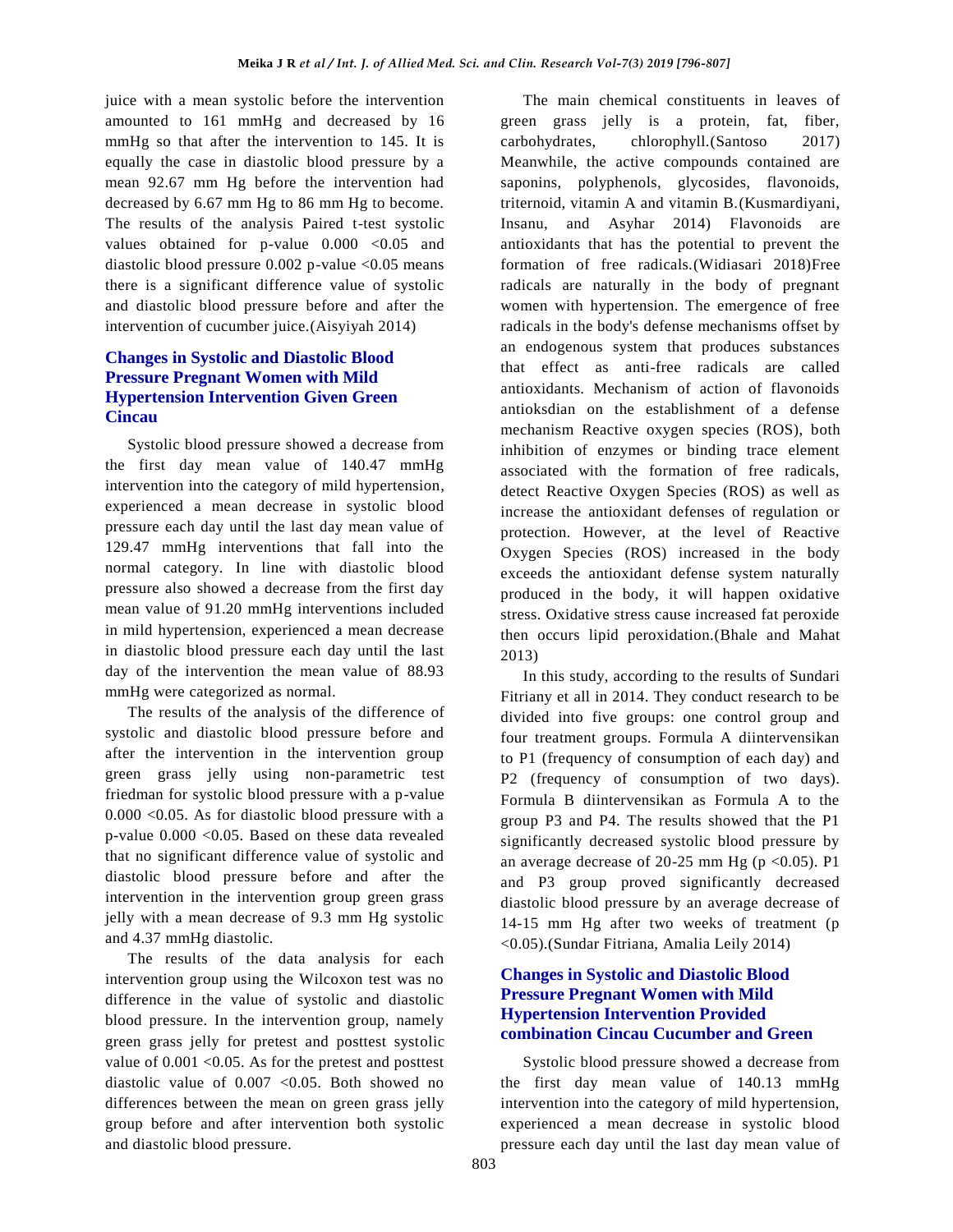122.92 mmHg interventions that fall into the normal category. In line with diastolic blood pressure also showed a decrease from the first day mean value of 90.67 mmHg interventions included in mild hypertension, experienced a mean decrease in diastolic blood pressure each day until the last day of the intervention the mean value of 80.40 mmHg were categorized as normal.

The results of the analysis of the difference of systolic and diastolic blood pressure before and after the intervention in the intervention group a combination of cucumber and green grass jelly using non-parametric test friedman for systolic blood pressure with a p-value  $0.000 \le 0.05$ . As for diastolic blood pressure with a p-value  $0.000 < 0.05$ . Based on these data revealed that no significant difference value of systolic and diastolic blood pressure before and after the intervention in the intervention group a combination of cucumber and green grass jelly with a mean reduction of 10.3 mm Hg systolic and diastolic by 8.6 mmHg. In further tests are post hoc Wilcoxon value <0.05 on day 6 for a decrease in systolic blood pressure, while there is a decrease in diastolic blood pressure values  $< 0.05$  on day 6.

The results of the data analysis for each intervention group using the Wilcoxon test was no difference in the value of systolic and diastolic blood pressure. In the intervention group a combination of cucumber and green grass jelly is to pretest and posttest systolic value of  $0.001$  <  $0.05$ . As for the pretest and posttest diastolic value of 0.001 <0.05. Both showed no differences between the mean in the group a combination of cucumber and green grass jelly before and after the intervention both systolic and diastolic blood pressure.

Decreased blood pressure in group intervention combined with cucumber and green grass jelly is due to the synergy of content of potassium found in cucumbers as well as the active compounds of flavonoids from green grass jelly are consumed every day during the intervening time given.(Sundar Fitriana, Amalia Leily 2014)Mechanical action of flavonoids as antioxidants can be directly or indirectly. Flavonoids as antioxidants indirectly by increasing the excretion of endogenous antioxidant genes through several mechanisms. Flavonoids may act as an antioxidant by capturing free radicals, so it is very important in maintaining the balance between

oxidants with antioxidants in the body.(Martin Lajous, Emilie Rossignol, Guy Fagherazzi, Florence Perquier, Augustin Scalbert, Françoise Clavel-Chapelon 2016)

Flavonoids are able to improve placental vascular endothelial function, can reduce the sensitivity of Low Density Lipoprotein (LDL) against the effects of free radicals and can be hypolipidemic, anti-inflammatory as well as antioxidant.(Behradmanesh and Nasri 2012)Placental endothelial damage due to the presence of free radicals is a source of high blood pressure during pregnancy. so it takes antioxidants one source of antioxidants are flavonoids contained in green grass jelly and cucumbers.

Cucumber inside the functions contained potassium lowers blood pressure by reducing sodium in the urine and water by means of a diuretic. Potassium inhibits renin release thereby increasing the excretion of sodium and water. Renin operates in the blood in a way to catalyze the decomposition of angiotensin be angiotensinI. AngiotensinI change shape ie angiotensin II with the help of Angiotensin Converting Enzyme (ACE). Retention of sodium and water to be lower in the presence of potassium, making the decrease in plasma volume, cardiac output, peripheral pressure and blood pressure. (Widiasari 2018)' (Maya 2013)

These findings are consistent with studies conducted Arjawa I Made Adi Yuda et al in 2018 that there was an average reduction in blood pressure is 17 mmHg respondents after 7 days of administration of the intervention. While in general the average decrease in diastolic blood pressure was 5 mmHg respondents after 7 days of administration of a given intervention in the respondents mix cucumber juice, melon and watermelon.(Arjawa I Made Adi Yuda, Ansharullah 2018)

## **Difference Analysis Values Systolic and Diastolic Blood Pressure Intervention Interagency Group**

Analysis of the difference of systolic and diastolic blood pressure between the intervention group from 4:12 table known value of Sig> 0.05 in pretest between treatment groups both systolic and diastolic blood pressure means there is no real influence among interventions for pretest done before the administration of any intervention. At posttest value Sig <0.05 among the treatment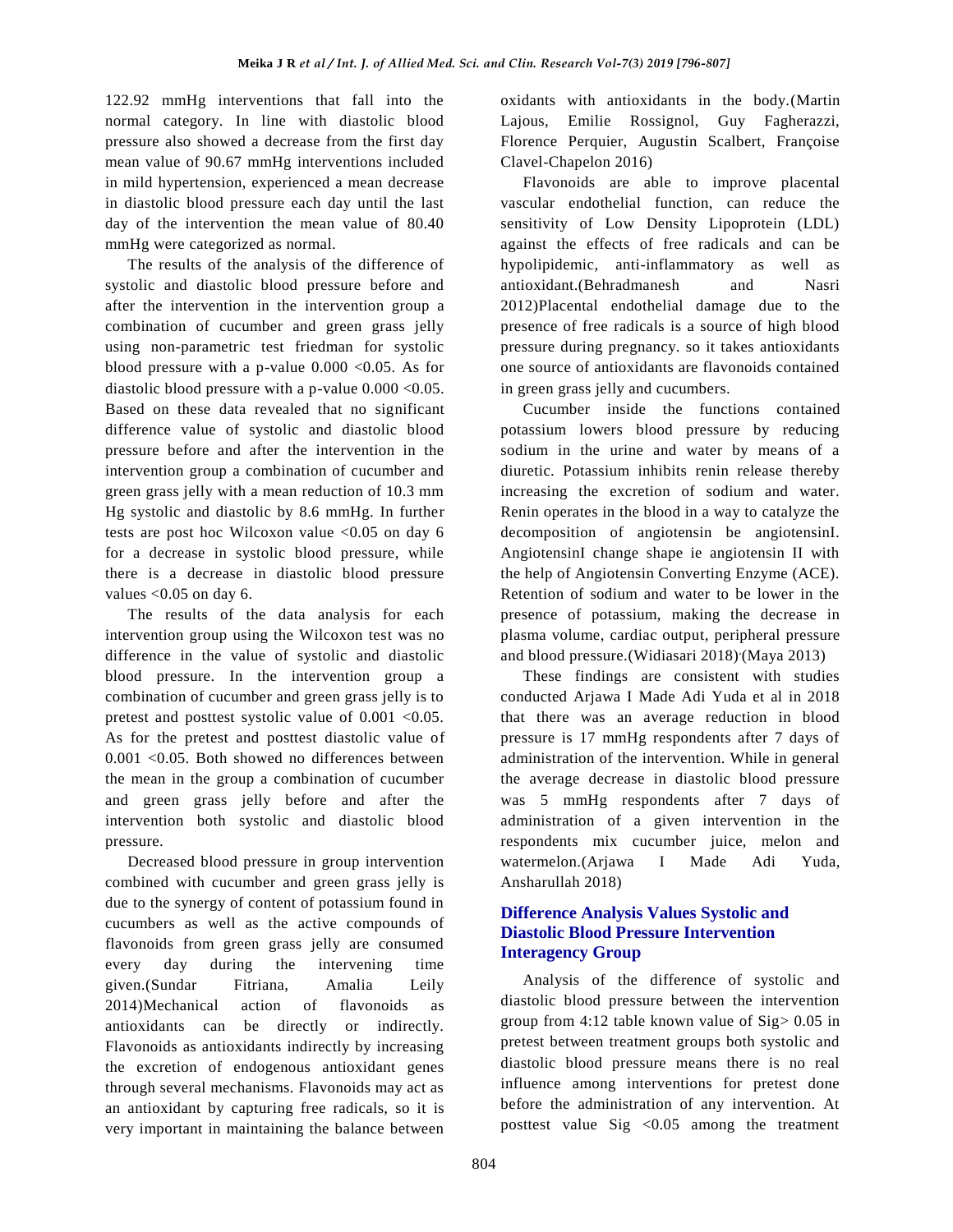groups both systolic and diastolic blood pressure means there is a real effect between interventions.

The results of the above study stated that all interventions of three intervention groups are all significant. But the average decrease in blood pressure in both pretest and posttest systolic and diastolic show a combination of cucumber and green grass jelly menagalami decline the most. In this study, the combination of the provision of cucumber and green grass jelly acts as potentiation simultaneously when given together than given separately.

The cause of hypertension in pregnancy is not known with certainty. In the green grass jelly contains flavonoids that are useful as antihypertensive and antioxidant. Placental ischemia and hypoxia will produce oxidants (free radicals). Oxidants or free radicals are compounds that have a molecular receiver unpaired electrons. One important oxidants produced by placental ischemia is highly toxic hydroxyl radicals, particularly against vascular endothelial cell membranes. Oxidant production in humans is a very natural process, because oxidants are necessary for the body immunology.(Cindrova-Davies, 2009)Oxidative stress is considered to have an important role in endothelial dysfunction one to disturb the balance between thromboxane and prostacyclin through increased lipid peroxidation and antioxidant protection deterioration. Okaidatif Stress can stimulate the release of cytokines, antiangiogenic, microparticles and other important molecules in hypertension. Anti-angiogenic

vascular role in the early development of the placenta.(Chen et al. 2013)Previous research suggests that oxidative stress induces a concentration of sFlt-1. Increase slft-1 causes placental growth factor (PIGF) and vascular endothelial growth (VEG).

The role of intake of foods containing potassium, calcium and magnesium affect the blood pressure reduction. In the cucumbers are potassium, calcium and magnesium. Potassium intake affect blood vessels which is potassium will reduce peripheral vascular resistance that can directly dilate the arteries, increased expenditure of water and sodium from the body, suppression of angiotensin renin secretion, and stimulation of sodium and potassium pump activity. Potassium has a natriuretic effect by inhibiting the release of renin-angiotensin, which can increase the excretion of sodium and water. This, lead to a decrease in plasma volume, cardiac output, and peripheral pressure so that the blood pressure will go down.(Nguyen et al. 2013),

# **CONCLUSION**

Giving each group interventions are equally effective influence on systolic and diastolic blood pressure in pregnant women with mild hypertension. The provision of a combination of cucumber and green grass jelly can lower mean systolic and diastolic blood pressure were the most effective.

## **BIBLIOGRAOHY**

- [1]. Agatemor, Uzuazokaro Mark-maria, Okwesili Fred, and Chiletugo Nwodo."Anti-Inflammatory Activity of Cucumis Sativus L." *British Journal of Pharmaceutical Research* 8(2), 2015, 1–8.
- [2]. Aisyiyah, Enny Probosari. "Pengaruh Pemberian Jus Mentimun (Cucumis Sativus L) Terhadap Penurunan Tekanan Darah Pada Penderita Hipertensi Wanita Usia 40-60 Tahun." *Journal of nutrition college* 3, 2014, 26– 32.
- [3]. Arjawa I Made Adi Yuda, Ansharullah, RH. Fitria Faradilla. "Pengaruh Pemberian Juice Mix Mentimun , Melon Dan Semangka Terhadap Penurunan Tekanan Darah Penderita Hipertensi Di Wilayah Puskesmas Ranomeeto Kabupaten Konawe Selatan." *Jurnal Sains dan Teknologi Pangan* 3(4), 2018, 1562–75.
- [4]. Behradmanesh, Saeed, and Parto Nasri. "Serum Cholesterol and LDL-C in Association with Level of Diastolic Blood Pressure in Type 2 Diabetic Patients." *Journal of renal injury prevention* 1(1), 2012, 23–26. http://www.ncbi.nlm.nih.gov/pubmed/25340098%0Ahttp://www.pubmedcentral.nih.gov/articlerender.fcgi?artid =PMC4205978.
- [5]. Bhale, DV, and RK Mahat. "Study of Oxidative Stress in Patients of Pregnancy Induced Hypertension." *International Journal of Recent Trends in Science And Technology* 9(1), 2013, 155–56.
- [6]. Brown, Mark A et al. "The Hypertensive Disorders of Pregnancy : ISSHP Classi Fication , Diagnosis &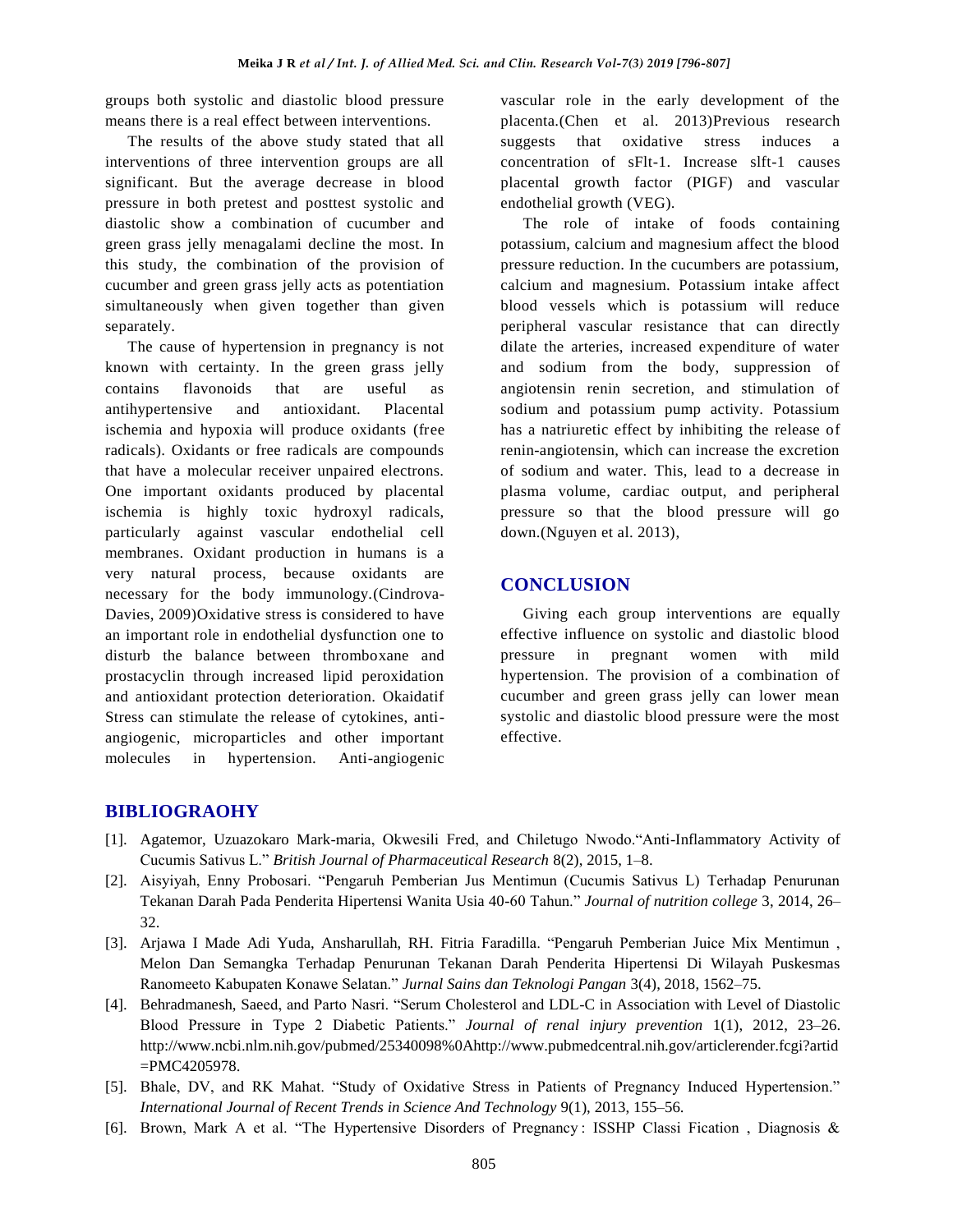Management Recommendations for International Practice." *Pregnancy Hypertension* 2018.

- [7]. Chen, Guixiang et al. "Effects of Angiogenic Factors, Antagonists, and Podocyte Injury on Development of Proteinuria in Preeclampsia." *Reproductive Sciences* 20(5), 2013, 579–88.
- [8]. Cindrova-Davies, T. "Gabor Than Award Lecture 2008 : Pre-Eclampsia From Placental Oxidative Stress to Maternal Endothelial Dysfunction." *Placenta* 30, 2009, 55–65. http://dx.doi.org/10.1016/j.placenta.2008.11.020.
- [9]. Dsouza, Vandita et al. "Increased Oxidative Stress from Early Pregnancy in Women Who Develop Preeclampsia." *Clinical and Experimental Hypertension* 38(2), 2016, 225–32.
- [10]. El-Sayed, Amel A.F. "Preeclampsia: A Review of the Pathogenesis and Possible Management Strategies Based on Its Pathophysiological Derangements." *Taiwanese Journal of Obstetrics and Gynecology* 56(5), 2017, 593– 98.
- [11]. Gathiram, P, and J Moodley. "Review Articles Pre-Eclampsia: Its Pathogenesis and Pathophysiolgy." *Cardiovascular Journal Of Africa* 27(2), 2016, 71–78.
- [12]. Indonesia, Kementrian Kesehatan Republik. 2018. Ministry of Health Indonesia *Profile Kesehatan Indonesia Tahun 2017*. website: http://www.kemkes.go.id.
- [13]. Ismalia, Nada et al. "Efek Tomat ( Lycopersion Esculentum Mill ) Dalam Menurunkan Tekanan Darah Tinggi Effect Tomato ( Lycopersion Esculentum Mill ) for Decreasing High Blood Pressure." 5, 2016, 107–11.
- [14]. Kattah, Andrea G., and Vesna D. Garovic. "The Management of Hypertension in Pregnancy." 20(3), 2014, 229–39.
- [15]. Kusmardiyani, Siti, Muhammad Insanu, and Ma'sum Al Asyhar. "Effect A Glycosidic Flavonol Isolated from Green Grass Jelly (Cyclea Barbata Miers) Leaves." *Procedia Chemistry* 13, 2014, 194–97. http://linkinghub.elsevier.com/retrieve/pii/S1876619614002150.
- [16]. Martin Lajous, Emilie Rossignol, Guy Fagherazzi, Florence Perquier, Augustin Scalbert, Franc¸oise Clavel-Chapelon, and Marie-Christine Boutron-Ruault. "Flavonoid Intake and Incident Hypertension in Women." *American Journal of Clinical Nutrition* 103(4), 2016, 1091–98. http://ajcn.nutrition.org/content/103/4/1091.full.pdf%0Ahttp://ovidsp.ovid.com/ovidweb.cgi?T=JS&PAGE=refe rence&D=emed18&NEWS=N&AN=609674430.
- [17]. Maya, Aryanti.. *Meracik Sendiri Obat & Menu Sehat Bagi Penderita Darah Tinggi*. 1, 2013. Pustaka Baru Press. Yogyakarta.
- [18]. Nguyen, Ha, Olaide A. Odelola, Janani Rangaswami, and Aman Amanullah. "A Review of Nutritional Factors in Hypertension Management." *International Journal of Hypertension* 2013, 1–12.
- [19]. Paarul Prinja Catherine Nelson-Piercy. "Hypertension in Pregnancy." *Journal mpmed* 76(3), 2018, 254–63. https://doi.org/10.1016/j.mpmed. 09, 2018, 010.
- [20]. Rani, Bina et al. "Invigorating Efficacy of Cucumis Sativas for Healthcare & Radiance." *International Journal of Chemistry and Pharmaceutical Sciences* 2, 2014, 737–44.
- [21]. Rizki, Prajwalita Rukmakharisma, Rizca Dwi Jayanti, and Tri Dewanti Widyaningsih. "Effect of Herbal Tea Based Green Grass Leaf for the Level of Blood and Lipid Profile of Rat Wistar Hiperglikemia." *Jurnal Pangan dan Agroindustri* 3(3), 2015, 803–14.
- [22]. Santi, Irma, Bayu Putra, and Sri Wahyuni. "Uji Efek Ekstrak Etanol Daun Cincau Hijau (Cyclea Barbata Miers) Sebagai Antiinflamasi Pada Tikus Putih Yang Diinduksi Karagen." *Jurnal Ilmiah Farmasi* 9(1), 2017.
- [23]. Santoso, Slamet Sudi. "Peran Flavonoid Cincau Hijau (Premna Oblongifolia) Terhadap Tumor Otak." *Prosiding Seminar Nasional Fakultas Pertanian UMJ* 2017.
- [24]. Sarker Shamima Ahmed , Nazma Sultana, Most Luthy Begum, Lobaba Sultana Lima, Md Firoz Abedin and, and Md Kausar Hosen. "Pregnancy Induced Hypertension and Associated Factors among Pregnant Women." *Journal of Gynecology and Womens Health* 3(5), 2017, https://juniperpublishers.com/jgwh/JGWH.MS.ID.555623.php.
- [25]. Schoots, Mirthe H. et al. "Oxidative Stress in Placental Pathology." *Placenta* 69, 2018, 153–61. https://doi.org/10.1016/j.placenta. 2018.03.03.
- [26]. Sohlberg, S. et al. "Placental Perfusion in Normal Pregnancy and Early and Late Preeclampsia: A Magnetic Resonance Imaging Study." *Placenta* 35(3), 2014, 202–6. http://dx.doi.org/10.1016/j.placenta. 2014.01.008.
- [27]. Sundar Fitriana, Leily Amalia, Karina Rahmadia Ekawidyani. "Green Grass Jelly Drink (Premna Oblongifolia Merr.) Can Reduce Blood Pressure of Adult Women Suffered from Mild and Moderate Hypertension." *Jurnal*